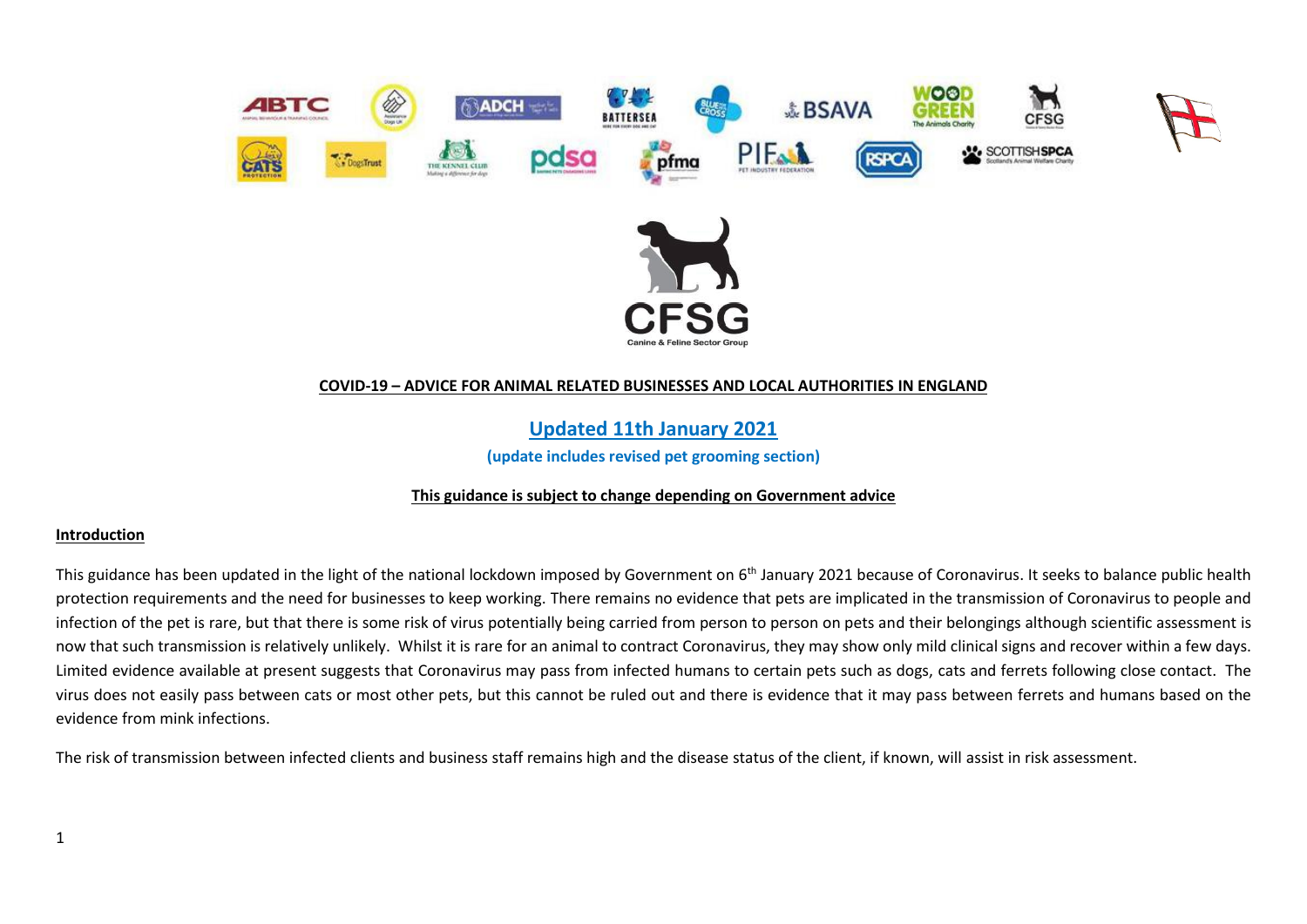

According to the regulations, people may leave their homes if they have a reasonable reason which includes, for animal welfare reasons, to care for or exercise their pet. Work, where you cannot reasonably work from home, is also a reasonable reason for leaving your home. Any such activity must take place in a COVID-secure manner and must not include mixing between households or household bubbles. Full guidance is on th[e government website.](https://www.gov.uk/guidance/new-national-restrictions-from-5-november?priority-taxon=774cee22-d896-44c1-a611-e3109cce8eae#businesses-and-venues) A journey may therefore be reasonably necessary for these purposes, and a journey in the course of business are allowed.

The status of a household is an important element of risk assessment. Clearly contact with an infected or self-isolating household carries a higher risk than with any other. The risk to the household of vulnerable people is greater and therefore requires more precautions. As there is some possibility of the pet carrying virus between households, it is appropriate to evaluate the risk in each circumstance to minimise the public health consequences. It is inevitable that the status of a household regarding Coronavirus can change from one group to another and that the precautions suitable for the pet will change at the same time.

The simple precaution of washing hands for twenty seconds, or using hand sanitiser, as frequently as possible should now be intrinsic in every activity. Therefore, in this advice document it is assumed that hand sanitisation or washing, and social distancing, are included in all activities.

CFSG has produced a [handover protocol](https://www.cfsg.org.uk/coronavirus/) between people walking friends' and neighbours' dogs. There is a separate [protocol](https://www.cfsg.org.uk/coronavirus/) that should also be used when handing over dogs between a business and client.

Social distancing rules must be observed throughout every activity. People should stay 2 metres apart from anyone not in their household. If it is safe to do so, any handovers should be done outside. Risk assessments need to be undertaken to ensure the business is working in a safe way to protect members of staff and the public. The principles have been set out by government [here.](https://www.gov.uk/guidance/social-distancing-in-the-workplace-during-coronavirus-covid-19-sector-guidance)

The government has introduced additional rules on the use of face coverings and full details of them and exemptions and other relevant information can be found [here.](https://www.gov.uk/government/publications/face-coverings-when-to-wear-one-and-how-to-make-your-own/face-coverings-when-to-wear-one-and-how-to-make-your-own#when-to-wear-a-face-covering) Activities to protect the welfare of animals are allowed but for any activity indoors where business owners and staff interact with clients both must wear a face covering. Whilst this is not specifically mandatory for staff, it is advisable for their protection under Health and Safety legislation and does not alter the necessity for social distancing and the use of one way systems where appropriate. Where social distancing can be maintained outdoors, the use of face coverings is not necessary although it is still advised. Hands should be washed or hand sanitiser used before putting a face covering on and after taking it off. Touching the eyes, nose, or mouth is to be avoided and used face coverings should be stored in a plastic bag until they can be washed or disposed of. Single use disposable masks should be disposed of appropriately after use. Re-useable masks should be washed and dried regularly.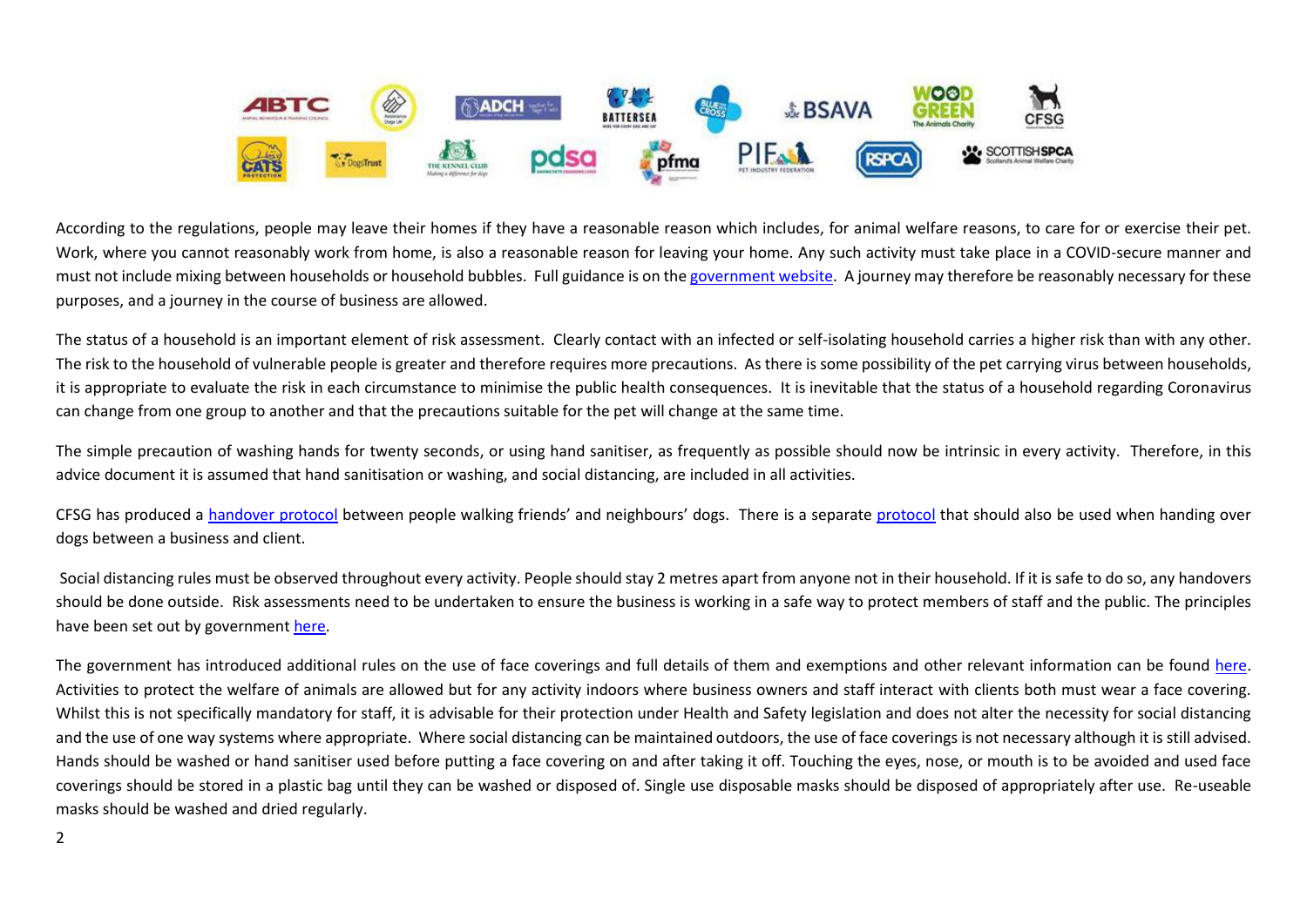

In all circumstances where payment is included in a process, the use of cash should be avoided. Where possible payment should be made using a credit or debit card or by electronic banking.

You should check that your insurance company is prepared to cover you for any activity undertaken during this period.

# **BOARDING ESTABLISHMENTS**

Boarding establishments may have low occupancy rates owing to cancelled holidays, however there remains a requirement to care for the pets of people hospitalised from Coronavirus and for key workers, and vulnerable people who may not be able to care for their pets. Boarding establishments may make arrangements with shelters and rescues if needed. Pets should only be admitted or sent home by appointment to ensure you only have a single client on the premises at any one time. The business handover [protocol](https://www.cfsg.org.uk/coronavirus/) set out by CFSG should be followed with the owner retaining all equipment such as leads. Any material such as collars, toys and food bowls arriving with an animal should be thoroughly washed with soap and water and left to dry in the open air. Handover should take place in an outdoor space large enough for the client and staff to maintain their social distance.

If an animal is taken from a Coronavirus infected household they should be held in the establishment's isolation facility for three days to ensure no virus is retained on the pet. During that period those pets should be dealt with **after** all others on the premises.

Animal rescue and re-homing organisations may also be under pressure from animals being abandoned and particularly if they have a stray dog contract with the local authority. Boarding establishments may also wish to offer space to them.

Clearly a proportion of any of those animals may not have up to date vaccinations. Veterinary practices may be able to offer vaccination if a disease and public health assessment by the vet shows it to be appropriate and social distancing can be maintained. The boarding establishment's veterinary practice should be contacted for advice regarding this. If, on assessment, the veterinary practice feels vaccination is appropriate, it may be that the risk of a visit by a vet and veterinary nurse is considered less of a public health risk than individual animals being taken to the owner's practice. It is important to increase biosecurity within the boarding establishment to reduce the likelihood of disease. This may be achieved by increased use of disinfectant, personal hygiene by the use of hand gel or hand washing between animals and by better separation of animals. Establishments should be able to provide an enhanced SOP for use in current circumstances to satisfy their local licensing authority.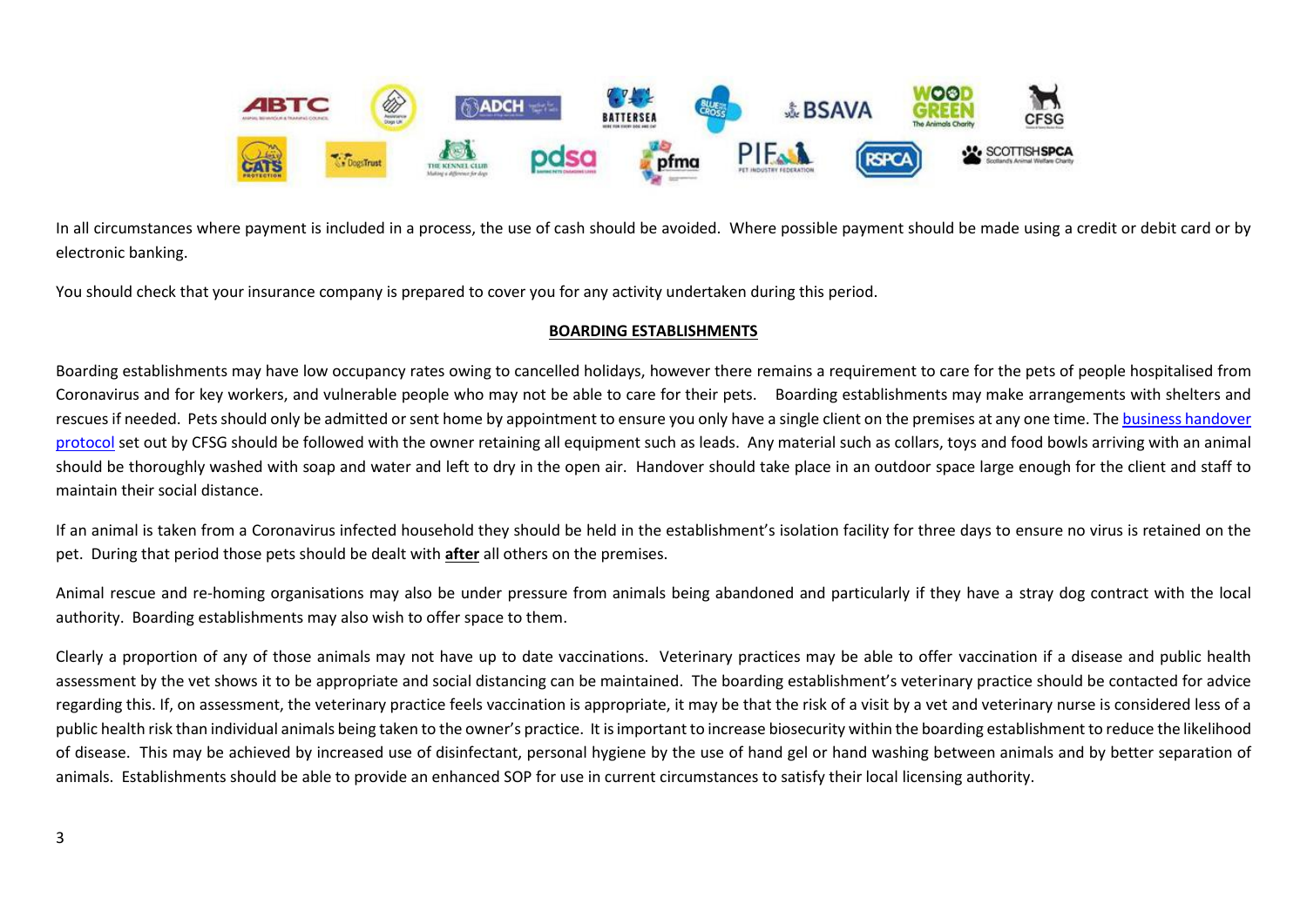

## **HOME BOARDING**

Similar to boarding establishments, it is possible that some will be little used. Priority should be given to board dogs from households of key workers, or vulnerable people or from a Coronavirus infected or isolating household. Dogs from infected or self-isolating households should not be mixed with others from non-infected households. The [business handover protocol](https://www.cfsg.org.uk/coronavirus/) set out by CFSG should be followed.

All admission and return of dogs should be by appointment only to ensure clients are able to maintain social distance. The home boarder may collect the dog or the client may drop off and collect the dog by appointment. You should only have one person dropping off or collecting their dog at a time. The owner should retain all equipment such as leads. The home boarder must wash all equipment with soap and water once the dog/s have left. Dogs should be walked on a lead locally, maintaining social distance from other people and pets. Dogs may be allowed off lead in a safe area such as a park or enclosed field.

## **COMMERCIAL DOG DAY CARE**

Commercial day care may continue to operate and priority should be given for key workers, and vulnerable people who are unable to make alternative safe arrangements for their dog. Dogs may be collected from their home or owners may drop off and collect their dogs by appointment only, to ensure clients are able to maintain their social distance from others by only having one client on the premises at a time. If dogs are brought to site owners should remain in their vehicles until staff are ready to accept their dog with a similar procedure on return.

Handover should take place in an outdoor space large enough for the client and staff to maintain their social distance (2m should be adhered to where possible). The business [handover protocol](https://www.cfsg.org.uk/coronavirus/) set out by CFSG should be followed. The owner should retain all equipment such as leads.

When dogs are collected, only those from households that are not infected or self-isolating should be collected on each trip. If establishments wish to accept dogs from infected or self-isolating households they must be collected and returned separately. Such dogs should not be mixed with those from 'clear' households but may be kept in a completely separate group. The vehicle must be disinfected between journeys.

The entire premises must be cleaned and disinfected at the close of each day.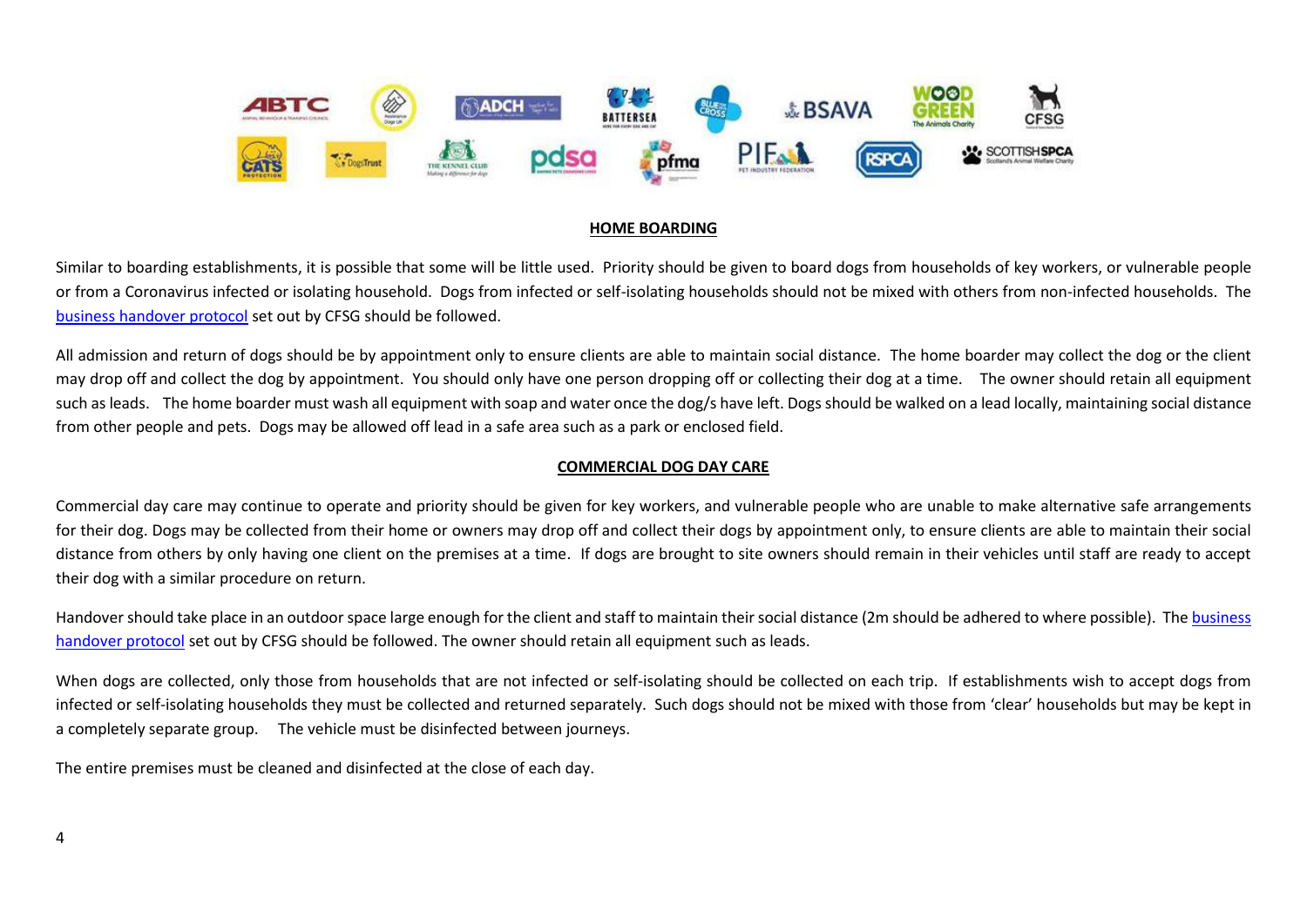

#### **HOME DOG DAY CARE**

Home day care may continue to operate and priority should be given for key workers who are unable to make alternative safe arrangements for their dog. Dogs may be collected from their homes or owners may drop off and collect their dogs by appointment to ensure the maintenance of social distance between clients by only having one client on the premises at a time. Handover should take place in an outdoor space large enough for the client and staff to maintain their social distance (2m should be adhered to where possible).

Th[e business handover protocol](https://www.cfsg.org.uk/coronavirus/) set out by CFSG should be followed. The owner should retain all equipment such as leads.

Dogs from households that are infected or self-isolating should not be mixed with others from non-infected households.

Dogs should be walked on a lead locally, maintaining social distance from other people and pets. Dogs may be allowed off lead in a safe area such as a park or enclosed field.

## **DOG WALKERS**

Dog walkers can continue to operate and priority should be given to key workers, and vulnerable people who are unable to make alternative safe arrangements for their dog. Dogs from Coronavirus infected or self-isolating households may be walked but if doing so they must be walked **after** dogs from all other households.

The [business handover protocol](https://www.cfsg.org.uk/coronavirus/) set out by CFSG should be followed with the owner retaining all equipment such as leads. Handover should take place in an outdoor space large enough for the client and staff to maintain their social distance. Dogs from different households may be walked together as long as dogs from infected or self-isolating households are not mixed with others from non-infected households. Social distancing should be maintained for both the walker and the dogs by keeping the dogs on a lead. Dogs may be allowed off lead in a safe area. Any equipment, including the vehicle if used to transport the dog, must be cleaned and disinfected between dogs.

## **PET GROOMERS**

Groomers may accept a dog to be groomed by appointment where this is necessary for the animal's welfare and not simply for aesthetic reasons. Welfare reasons could include on veterinary advice for a skin condition or excessive matting causing the pet discomfort. When routine grooming can be delayed without affecting the pet's welfare until the national lockdown is eased it should be put off.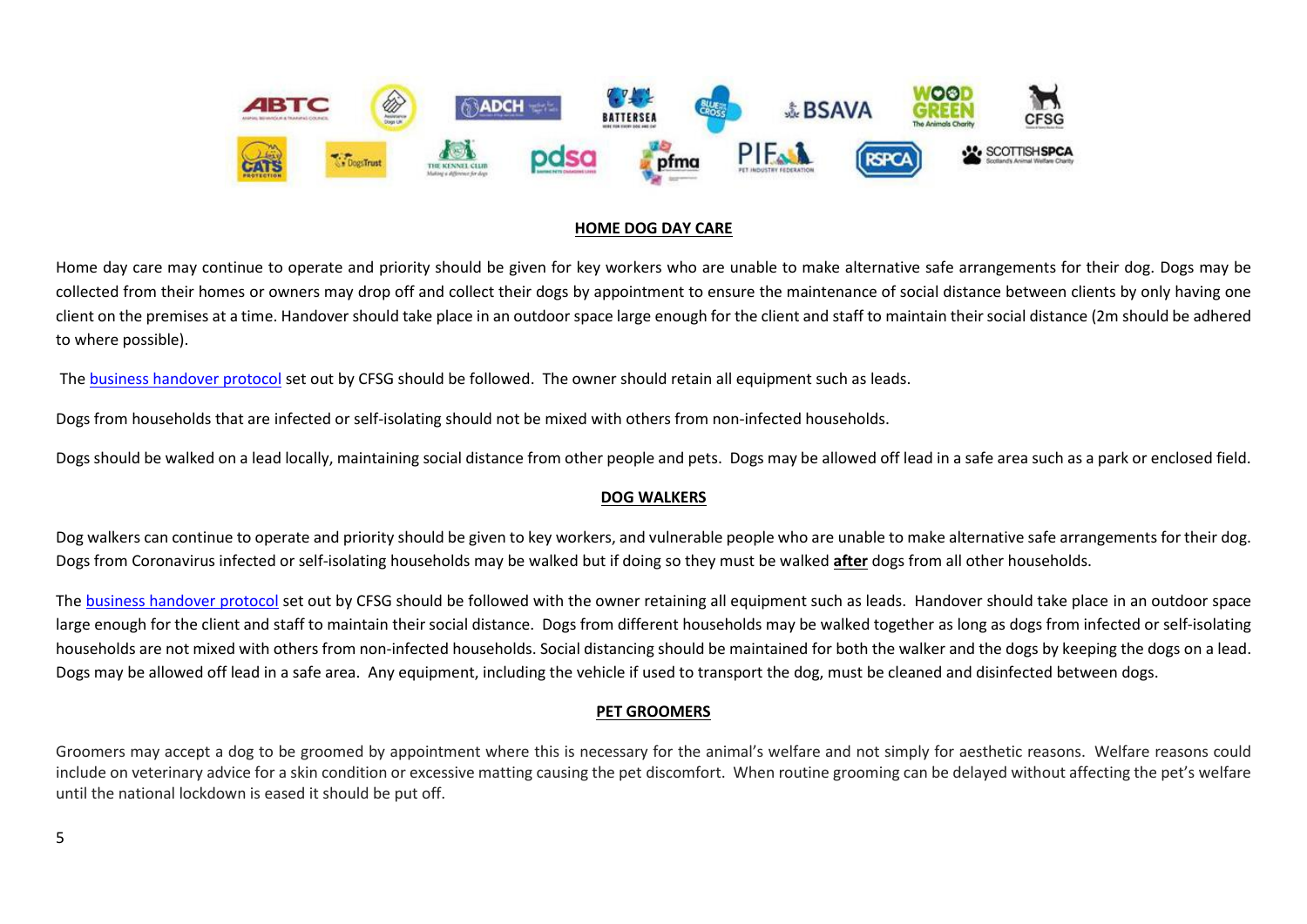

The necessity for an appointment is to ensure social distancing between clients. If dogs are brought to site owners should remain in their vehicles until staff are ready to accept their dog. The [business handover protocol](https://www.cfsg.org.uk/coronavirus/) set out by CFSG should be followed and should take place in an outdoor space large enough for the client and staff to maintain their social distance.

Multiple dogs may be taken in at a time where a grooming salon has sufficient space to separate them and for groomers to maintain social distancing whilst working (2m should be adhered to). Admission and return of dogs must be by appointment only to ensure social distancing where the reception area is large enough to do so.

Groomers can collect dogs from client's homes to undertake grooms for the animal's welfare and not simply for aesthetic reasons. Welfare reasons could include on veterinary advice for a skin condition or excessive matting causing the pet discomfort as long as they can disinfect their vehicle between collections. Pets from infected or self-isolating households should be collected separately from other dogs in different journeys and **after** pets from other non-infected households. Groomers should assess whether the grooming can be delayed until the household is clear to reduce the risk to themselves and their staff. Social distancing should be maintained at all times and business [handover protocol](https://www.cfsg.org.uk/coronavirus/) set out by CFSG should be followed with the owner retaining all equipment such as leads.

Mobile groomers and home groomers may continue to operate to undertake grooms for the animal's welfare and not simply for aesthetic reasons. Welfare reasons could include on veterinary advice for a skin condition or excessive matting causing the pet discomfort providing that they can maintain social distancing. Mobile groomers should follow th[e business handover protocol](https://www.cfsg.org.uk/coronavirus/) set out by CFSG, with the owner retaining all equipment such as leads. The grooming facility must be thoroughly disinfected between pets. Home groomers should follow the [Government guidance](https://www.gov.uk/guidance/working-safely-during-coronavirus-covid-19/homes) on those working in other people's homes. They should not visit an infected or self-isolating household. All equipment must be disinfected between each home visit.

## **DOG AND CAT BREEDERS**

Purchasers are not allowed to visit a litter in person to view a puppy or kitten with their mother in its home environment and so some virtual means of allowing potential purchasers to view is necessary. Puppies and kittens that are ready to be rehomed should be delivered to their new owners by the breeder by appointment providing the handover can be performed using the [business handover protocol](https://www.cfsg.org.uk/coronavirus/) set out by CFSG. Where this may not be possible and exceptionally it is considered reasonably necessary for **welfare reasons**, they may be collected. In these circumstances the collection should be by appointment only and the handover must take place outside using the protocol and maintaining social distance and in compliance with other safety precautions.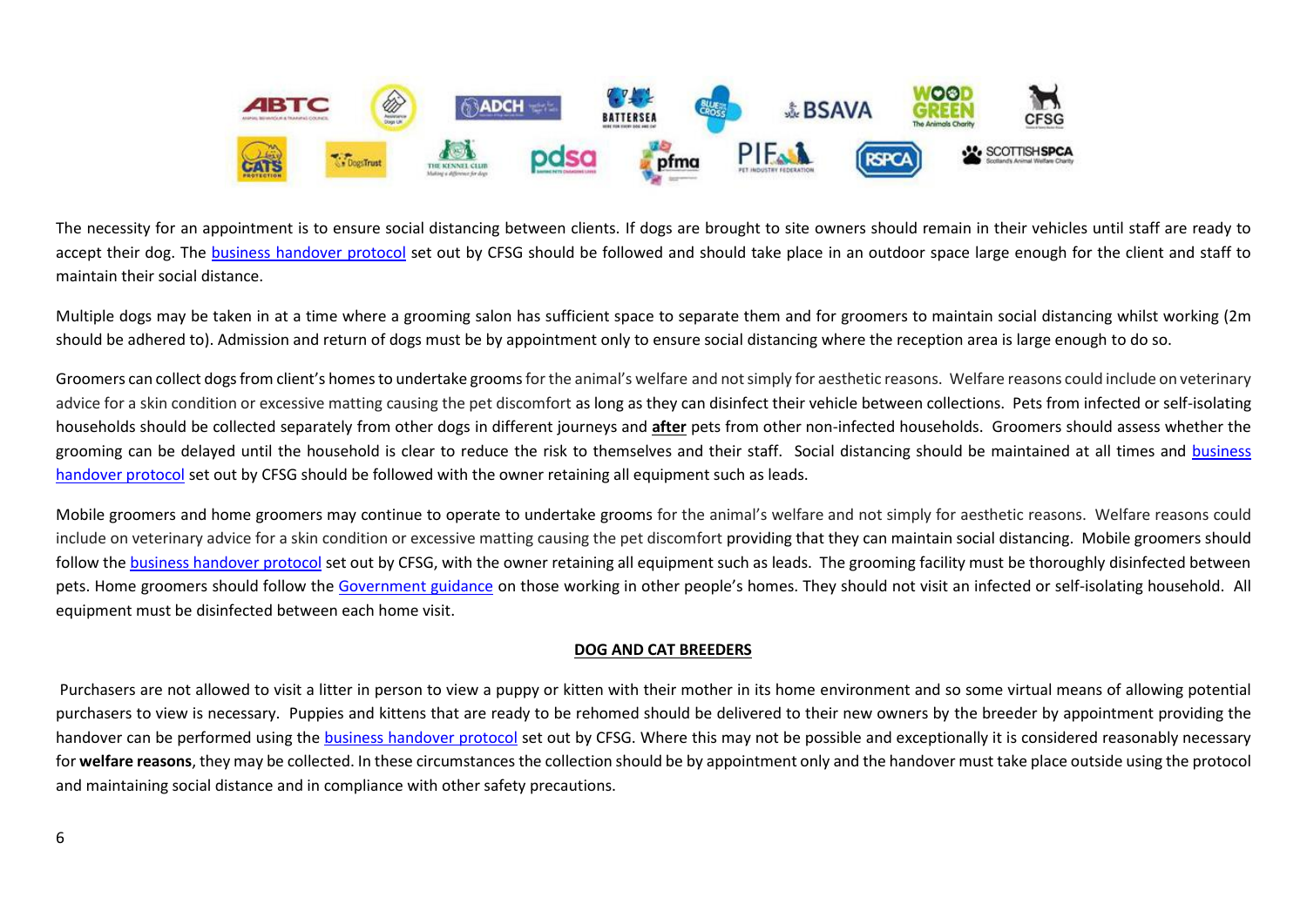

When a pet is delivered, handover should take place in an outdoorspace large enough for the breeder/transporter and purchaser to maintain their social distance (2m should be adhered to) using the [handover protocol.](https://www.cfsg.org.uk/coronavirus/) Whilst it is desirable to give an item of bedding with a kitten or puppy care must be taken to ensure there is no potential for transfer of virus.

Paperwork and other checks and documentation should be predominantly completed ahead of the meeting. Prior to the acquisition of the puppy or kitten, the purchaser should be given advice on immediate care of them including what food to purchase and allowing them to settle in their new home.

Breeders who are considering mating a bitch or queen should ensure that they have the facility to be able to allow potential purchasers to view the litter remotely if necessary because social distance cannot be maintained and whether the offspring will have sufficient socialisation in the current pandemic. They should also consider how the offspring can be safely handed over complying with the guidance above.

It may not be possible to vaccinate and microchip puppies or kittens during this time. Breeders and purchasers should contact their veterinary practice by telephone first for advice. Where there is a high risk of infection with severe disease such as Canine Parvovirus the practice may be able to provide suitable arrangements for vaccination if a disease and public health assessment by the vet shows it to be appropriate and social distancing can be maintained. The breeder's veterinary practice should be contacted for advice prior to sale. If, on assessment, the veterinary practice feels vaccination is appropriate, it may be that the risk of a visit by a vet and veterinary nurse is considered less of a public health risk than individual animals being taken to each purchaser's practice. If vaccination is undertaken the pet should be microchipped at the same time if not already implanted.

#### **PET RE-HOMING AND RESCUE ORGANISATIONS**

Rescue and re-homing centres may remain open within COVID restrictions.Adopters are unable to travel to visit/meet the pet, prior to rehoming it, so some virtual means of allowing the adopter to view the animal in its current environment is necessary. When the animal is ready to be rehomed, the rescue may provide a delivery service. When it is necessary for welfare reasons for the pet to be moved to their new home the organisation may take a pet to the adopter by appointment providing the handover can be performed using the [business handover protocol](https://www.cfsg.org.uk/coronavirus/) set out by CFSG. When a pet is delivered handover should take place in an outdoor space large enough for the rescue staff and adopter to maintain their social distance (2m should be adhered to). Exceptionally where delivery may not be possible and it is considered reasonably necessary for **welfare reasons**, the pet may be collected using the same protocols. Whilst it is desirable to give an item of bedding with a pet care must be taken to ensure there is no potential for transfer of virus. A pet should not be taken to an infected or self-isolating household.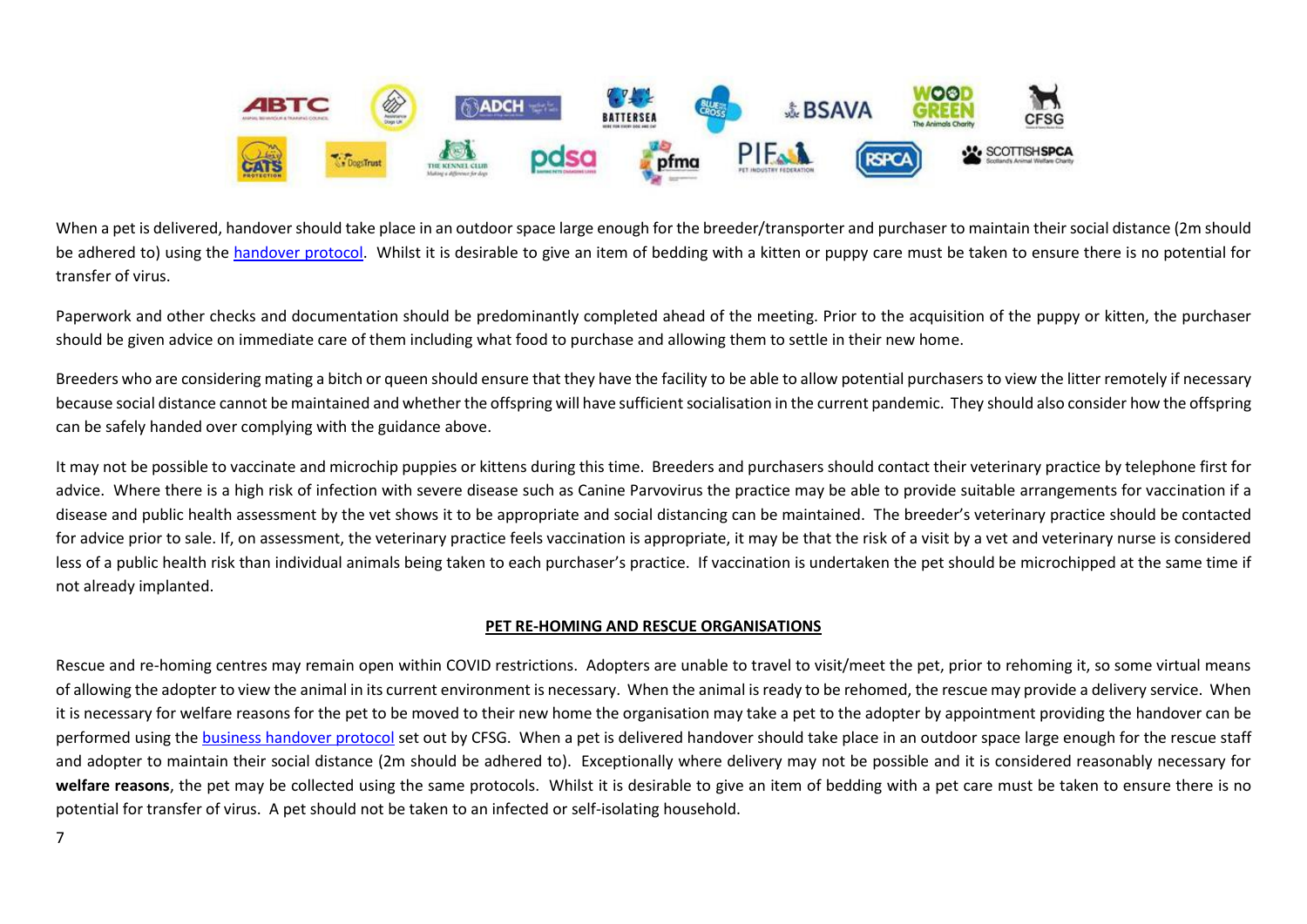

Re-homing organisations should accept relinquished animals. Where possible the animals should be collected by appointment and handed over using the business handover [protocol.](https://www.cfsg.org.uk/coronavirus/) Exceptionally the pet may be taken to the re-homing centre by appointment and handed over using the same protocol.

Providing a suitable vehicle is available animals should be collected by arrangement from households that are unable to provide adequate care for the animals. Staff should be provided with suitable protective equipment and the CFSG [business handover protocol](https://www.cfsg.org.uk/coronavirus/) used to maintain social distancing. If the animal cannot be collected and it is considered reasonably necessary for welfare reasons, owners may still be permitted to visit a rescue by appointment for the purposes of relinquishing it. The animal should be placed in the isolation facility and dealt with **after** all other animals on site. Further detail is available [here.](http://www.cfsg.org.uk/coronavirus/_layouts/15/start.aspx#/)

# **PET SHOPS AND OTHER BREEDERS**

Selling pets already in stock or coming through the supply chain may continue providing adequate recommended social distance and health precautions can be maintained at all times (2m should be adhered to). A decision to sell small pets should be made on an individual basis having made a risk assessment of the pet shop's ability to carry out the function in accordance with government's Coronavirus safety guidelines and subject to the ability of staff on duty to provide informed care advice about the particular species being sold. Pet shops can also consider arrangements for home delivery of items.

Consideration must be given by breeders as to how the welfare of existing juvenile stock can be maintained whilst the Coronavirus measures are in place and where necessary advice should be obtained on how best to maintain the health and welfare of the animals. This can be obtained from their breeder's veterinary surgeon or in the case of a licensed premises such as a pet shop, the veterinary surgeon assigned to the premises under the Licensing of Animal Activities Regulations.

## **PET MICROCHIP IMPLANTERS**

This guidance is for businesses that provide a microchip implant service. Veterinary practices that implant should follow guidance from the RCVS. Implantation whilst having a pet vaccinated by a vet is the most appropriate solution to comply with compulsory microchip legislation that requires dogs to be microchipped by the age of eight weeks and before change of ownership and for cats. Businesses that provide a microchip implant service may continue to operate providing that they can do so whilst protecting public health by maintaining social distancing and hygiene requirements as advised b[y government.](https://www.gov.uk/guidance/working-safely-during-coronavirus-covid-19/homes) Implanters should not microchip a puppy or kitten in a household which has someone infected with Coronavirus or who is self-isolating because of the virus.